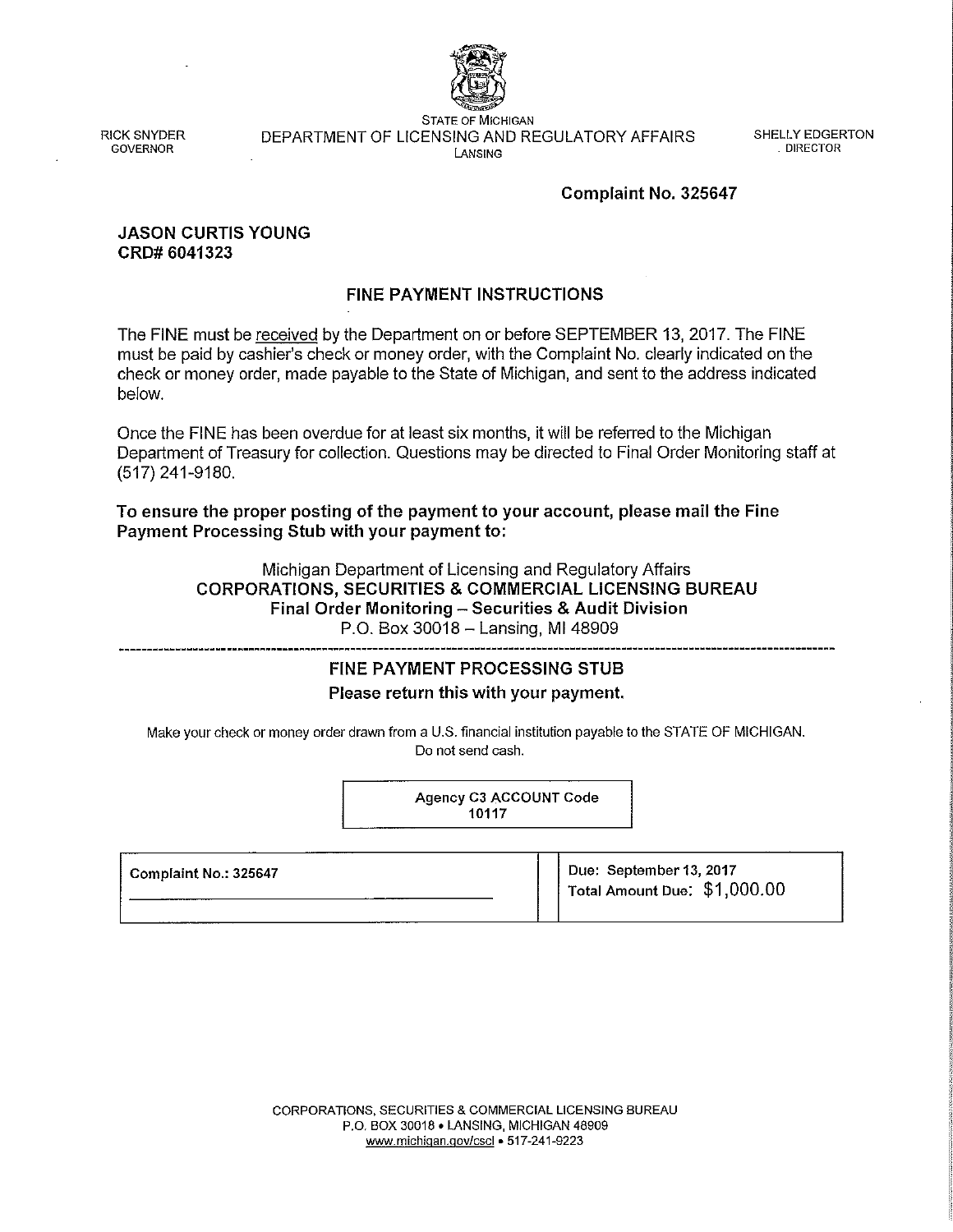# **STATE OF MICHIGAN DEPARTMENT OF LICENSING AND REGULATORY AFFAIRS CORPORATIONS, SECURITIES & COMMERCIAL LICENSING BUREAU**

In the matter of:

# JASON CURTIS YOUNG CRD#6041323

Complaint No. 325647

Respondent.

Issued and entered This  $1774$  day of March, 2017

# **CONSENT ORDER RESOLVING NOTICE AND ORDER TO CEASE AND DESIST**

A. Relevant information and statutory provisions, under the Michigan Uniform Securities Act (2002) (the "Act"), 2008 PA 551, MCL 451.2101 *et seq.:* 

- 1. On April 18, 2016, the State of Michigan, Department of Licensing and Regulatory Affairs, Corporations, Securities & Commercial Licensing Bureau (the "Bureau") and the Director of the Bureau who serves as the Administrator of the Act (the "Administrator") issued a Notice and Order to Cease and Desist ("cease and desist order") to Jason Curtis Young (''Young").
- 2. The cease and desist order accused Young of violating the Act, specifically MCL 451.2402(1).
- 3. Young timely requested an administrative hearing, under MCL 451.2604(2) & (3), and subsequently cooperated with the Bureau in an attempt to resolve the matter by exchanging relevant documents and discussing outstanding issues, resulting in the Administrator ordering a settlement of this matter based on the terms and conditions set forth in the Stipulation below.
- 4. Young had the opportunity to seek the advice of legal counsel throughout the process of resolving the cease and desist order.
- 5. Young is registered under the Act in Michigan as an investment adviser representative through Tribune Financial, LLC (1ARD#161252), but he is not registered as a securities agent under the Act in Michigan.
- 6. Young indicates that neither he nor any other entity under his direct supervision or control is engaging in agent or brokerage activities in connection with sole assignments of mortgage loans or membership interests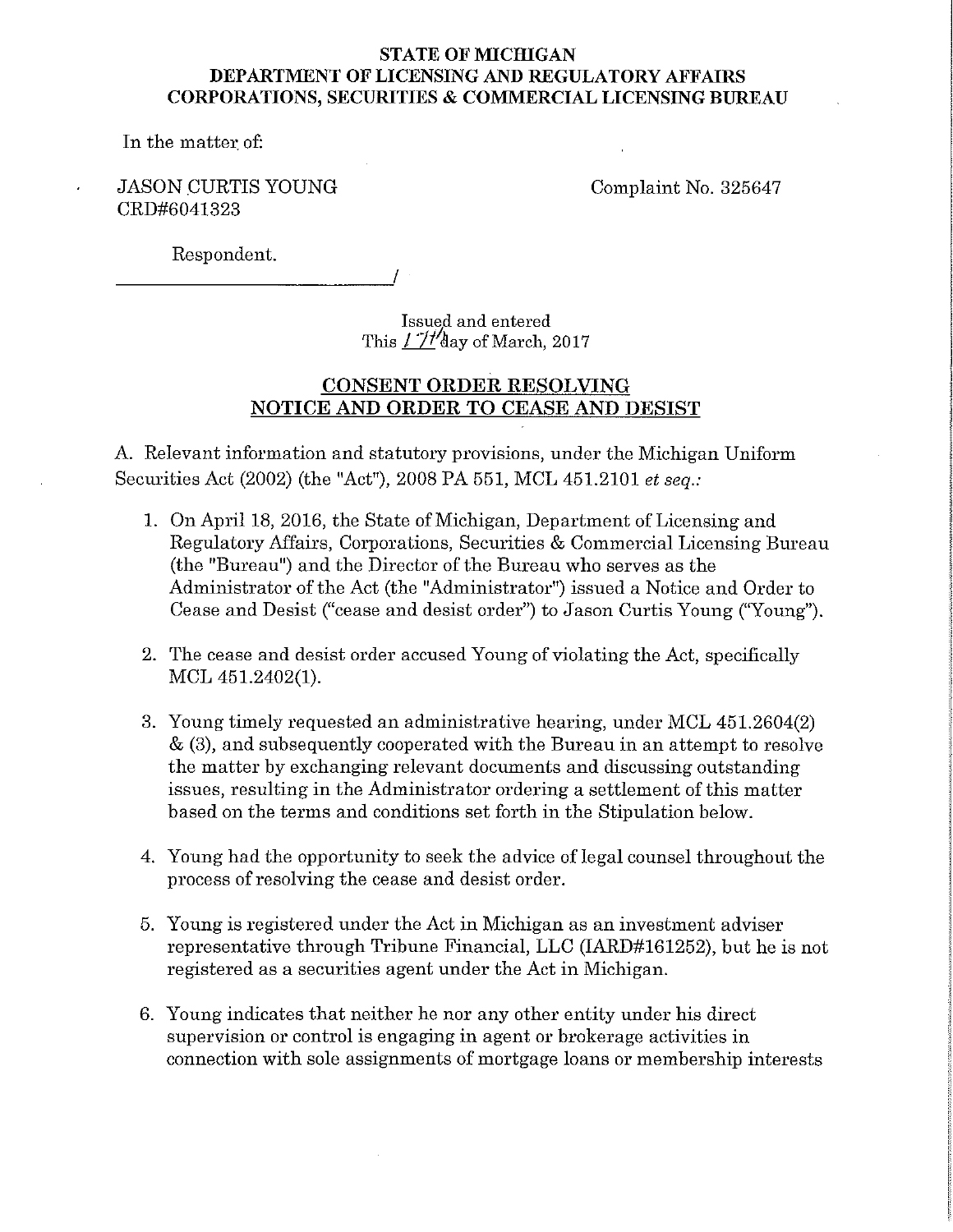in SAMI Investments, LLC, and that his contract with SAMI Investments, LLC was terminated.

# B. STIPULATION

Young and the Administrator (collectively, "the Parties") agree that the cease and desist order will be resolved with the following conditions:

- 1. Young neither admits nor denies the allegation set forth in the cease and desist order and agrees that he and any other entity under his direct supervision or control will comply with the Act at all times going forward, specifically MCL 451.2402(1).
- 2. The Administrator agrees to reduce the fine in the cease and desist order, and Young agrees to pay one One Thousand Dollars (\$1,000.00) fine to the Bureau within six months after the mailing date of this Consent Order. The fine must be paid by check or money order payable to the "State of Michigan," contain Young's identifying information (name and complaint no. 325647), and be mailed to:

Corporations, Securities & Commercial Licensing Bureau Final Order Monitoring - Securities & Audit Division P.O. Box 30018 Lansing, MI 48909

- 3. If any portion of the fine is overdue for at least six months, the Administrator may refer it to the Michigan Department of Treasury for collection action against Young. In addition, the Administrator reserves the right to pursue any other action or proceeding permitted by law to enforce payment of the fine.
- 4. The Parties acknowledge and agree that the Administrator retains the right to pursue any action or proceeding permitted by law to enforce compliance with the provisions of this Consent Order, and that failure to comply with this Consent Order may result in the reinstitution of the cease and desist order, pending any other action the Administrator chooses to take as a result of Young's failure to comply
- 5. The Parties further agree that this matter is a public record required to be published and made available to the public, consistent with section 11 of the Michigan Freedom of Information Act, 1976 PA 442, as amended, MCL 15.241. The Administrator currently publishes copies of orders issued under the Act to the Bureau's website and includes a summary of order content in monthly disciplinary action reports separately published on the Bureau's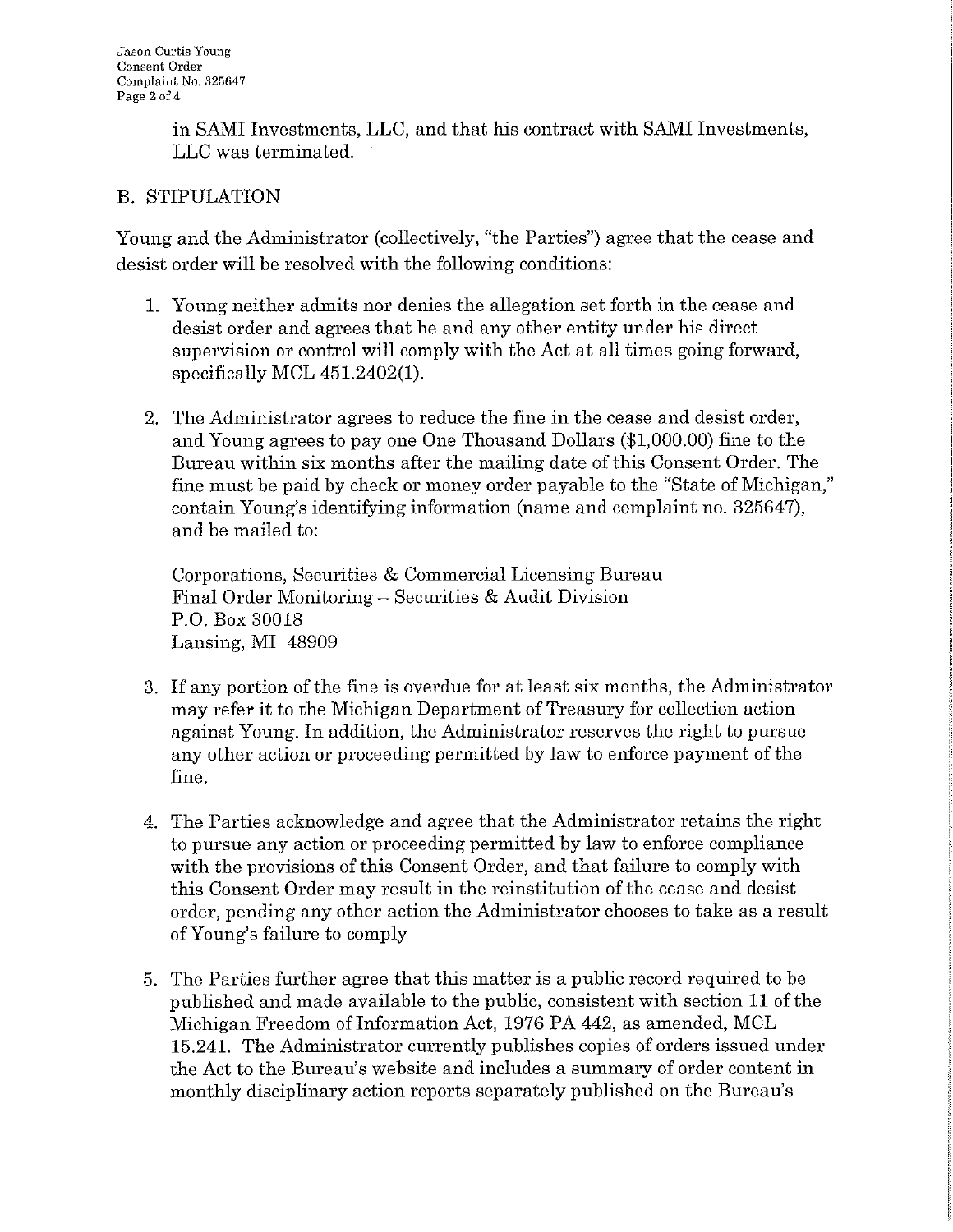**Jason Curtis Young Consent Order Complaint No. 325647 Page 3 of 4**

> website. The Administrator will also update its Form U6 filed with the CRD, which update will include that the matter was settled by Consent Order wherein Young neither admitted nor denied the violations alleged in the cease and desist order and agreed to pay a fine.

6. Young understands and intends that by signing this Stipulation, his is waiving the right, pursuant to the Act, the rules promulgated under that Act and the predecessor Act, and the Administrative Procedures Act, 1969 PA 306, MCL 24.201 *et seq.,* to prior notice and a hearing before an administrative law judge, at which the Bureau would be required to defend any disciplinary action taken under MCL 451.2604, by presentation of evidence and legal authority and at which Young would be entitled to appear with or without an attorney to cross-examine all witnesses presented by the Bureau and to present such testimony or other evidence or legal authority deemed appropriate.

Through their signatures, the Parties agree to the above terms and conditions.

Dated:  $3/13/17$ 

Jasbn Curtis Your snond

Acknowledged by:

Dated:

Signed:

Signed:

Timothy L. Teague Securities & Audit Division Director Corporations, Securities & Commercial Licensing Bureau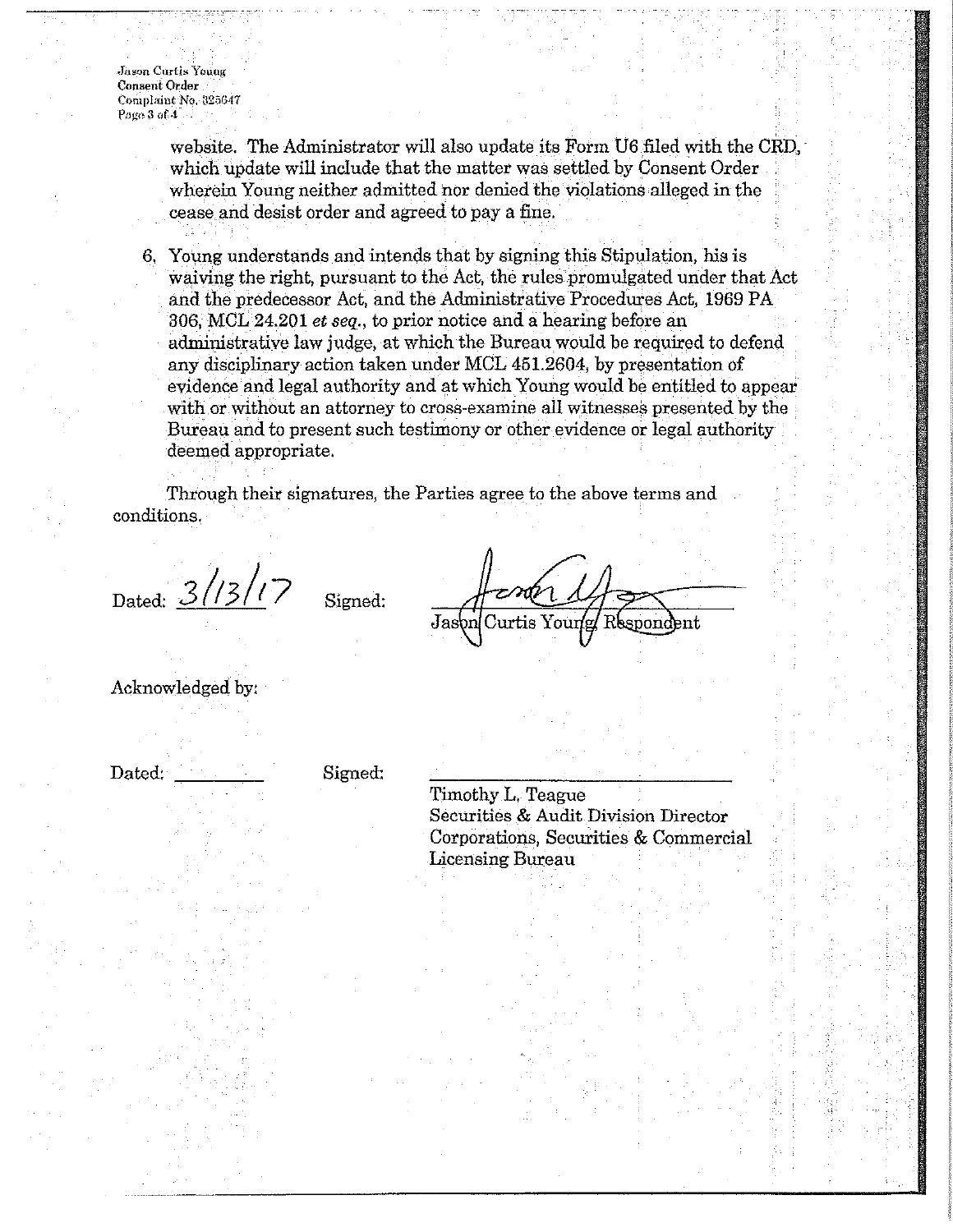website. The Administrator will also update its Form U6 filed with the CRD, which update will include that the matter was settled by Consent Order wherein Young neither admitted nor denied the violations alleged in the cease and desist order and agreed to pay a fine.

6. Young understands and intends that by signing this Stipulation, his is waiving the right, pursuant to the Act, the rules promulgated under that Act and the predecessor Act, and the Administrative Procedures Act, 1969 PA 306, MCL 24.201 *et seq.,* to prior notice and a hearing before an administrative law judge, at which the Bureau would be required to defend any disciplinary action taken under MCL 451.2604, by presentation of evidence and legal authority and at which Young would be entitled to appear with or without an attorney to cross-examine all witnesses presented by the Bureau and to present such testimony or other evidence or legal authority deemed appropriate.

Through their signatures, the Parties agree to the above terms and conditions.

Dated: Signed:

Jason Curtis Young, Respondent

Acknowledged by:

Dated:  $3.15.17$ 

Signed:

limothy L. League

Timothy  $V_{\rm L}$  Teague Securities & Audit Division Director Corporations, Securities & Commercial Licensing Bureau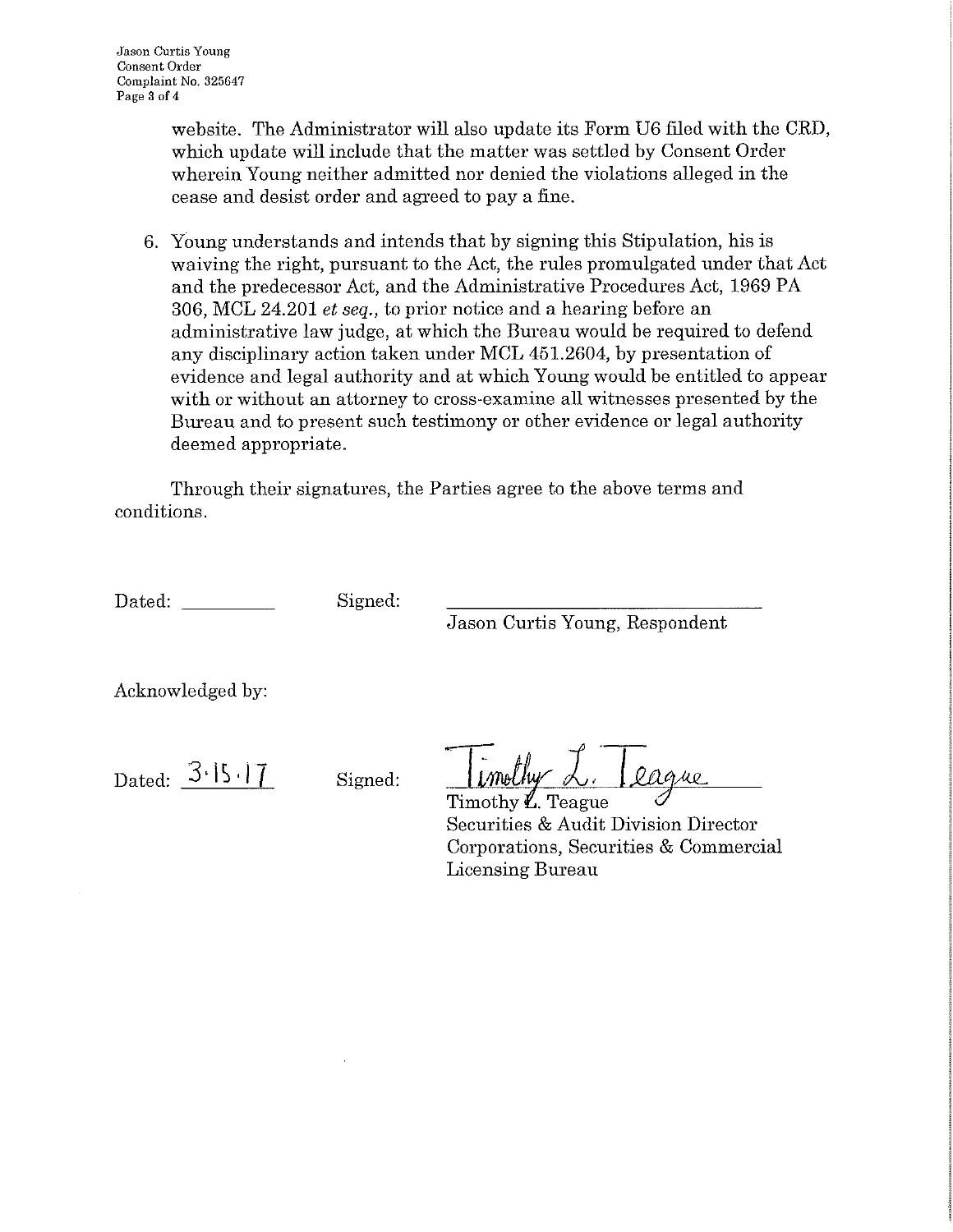**Jason Curtis Young Consent Order Co1nplaint** No. **325647 Page 4 of 4** 

# C. ORDER

The Administrator NOW, THEREFORE, ORDERS:

THE TERMS AND CONDITIONS IN THIS CONSENT ORDER ARE BINDING AND EFFECTIVE, IN ACCORD WITH THE FULLY EXECUTED STIPULATION CON AINED HEREIN.

all

Julia Dale, Administrator and Corporations, Securities & Commercial Licensing Burgau Director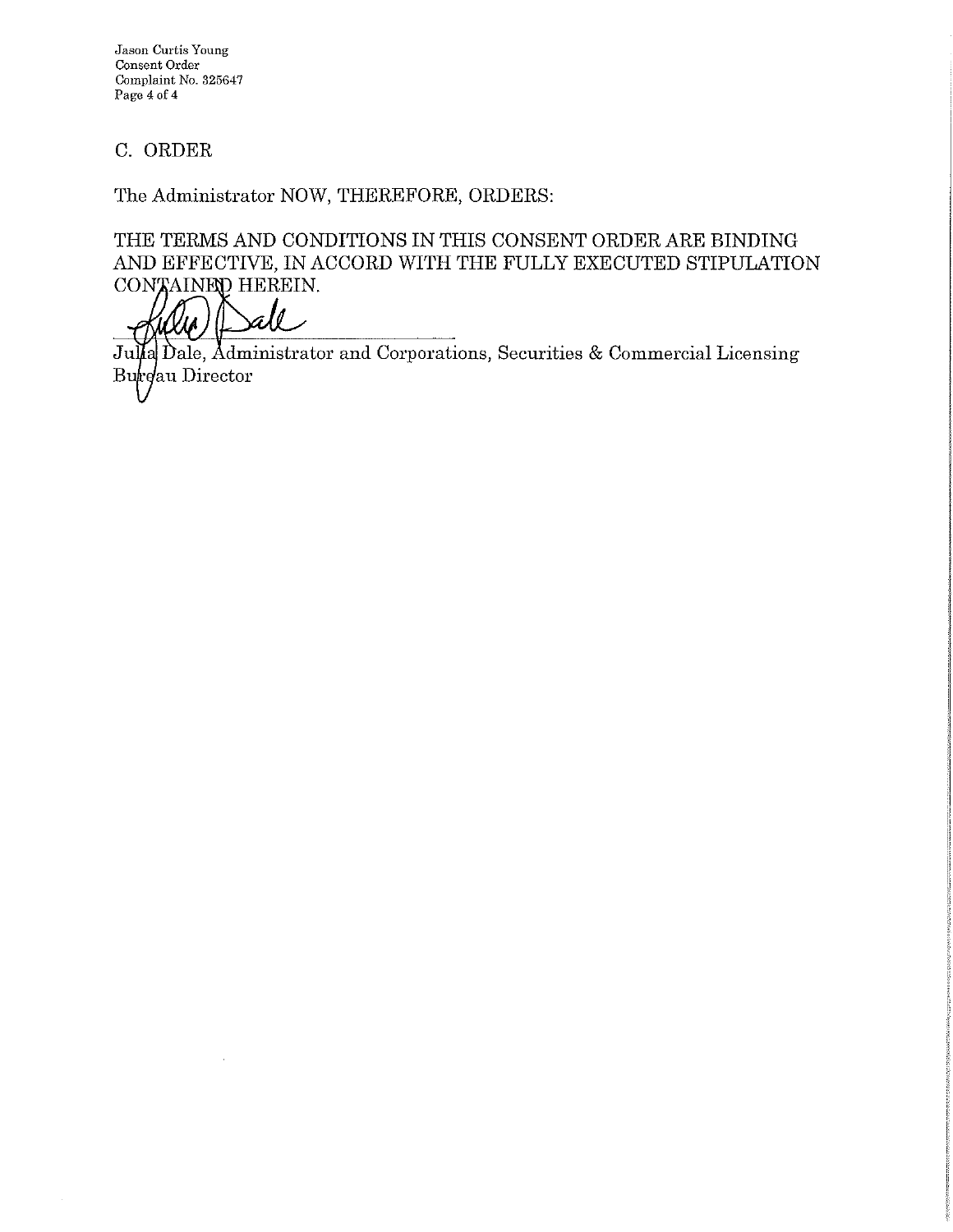## STATE OF MICHIGAN DEPARTMENT OF LICENSING AND REGULATORY AFFAIRS CORPORATIONS, SECURITIES & COMMERCIAL LICENSING BUREAU

In the Matter of:

Complaint No. 325647

(

JASON CURTIS YOUNG CRD#6041323

 $\left($ 

Respondent.

*Issued and* entered This  $\frac{1}{2}$  day of April, 2016

# NOTICE AND ORDER TO CEASE AND DESIST

Julia Dale, the Director of the Corporations, Securities & Commercial Licensing Bureau (the "Administrator"), pursuant to her statutory authority and responsibility to administer and enforce the Michigan Uniform Securities Act (2002), 2008 PA 551, as amended, MCL 451.2101 *et seq.* ("Securities Act"), hereby orders Jason Curtis Young ("Respondent") to cease and desist from acting as an unregistered agent for SAMI Investments, LLC, contrary to the Securities Act. Respondent is also notified of the opportunity to request a hearing in this matter.

#### **I. BACKGROUND**

### **A. The Respondent**

I. Jason Curtis Young is an individual who resides in the State of Michigan. He is registered as an investment adviser representative (CRD#6041323) through Tribune Financial, LLC (IARD#161252); however, he is not registered as an agent in pursuant to the Securities Act in Michigan.

#### **B. Findings of Fact**

- I. The Bureau conducted an investigation of Respondent's Activities.
- 2. The investigation developed evidence that SAMI Investments, LLC contracted with Respondent and agreed to pay a commission of one percent annually for each dollar of its securities sold as a result of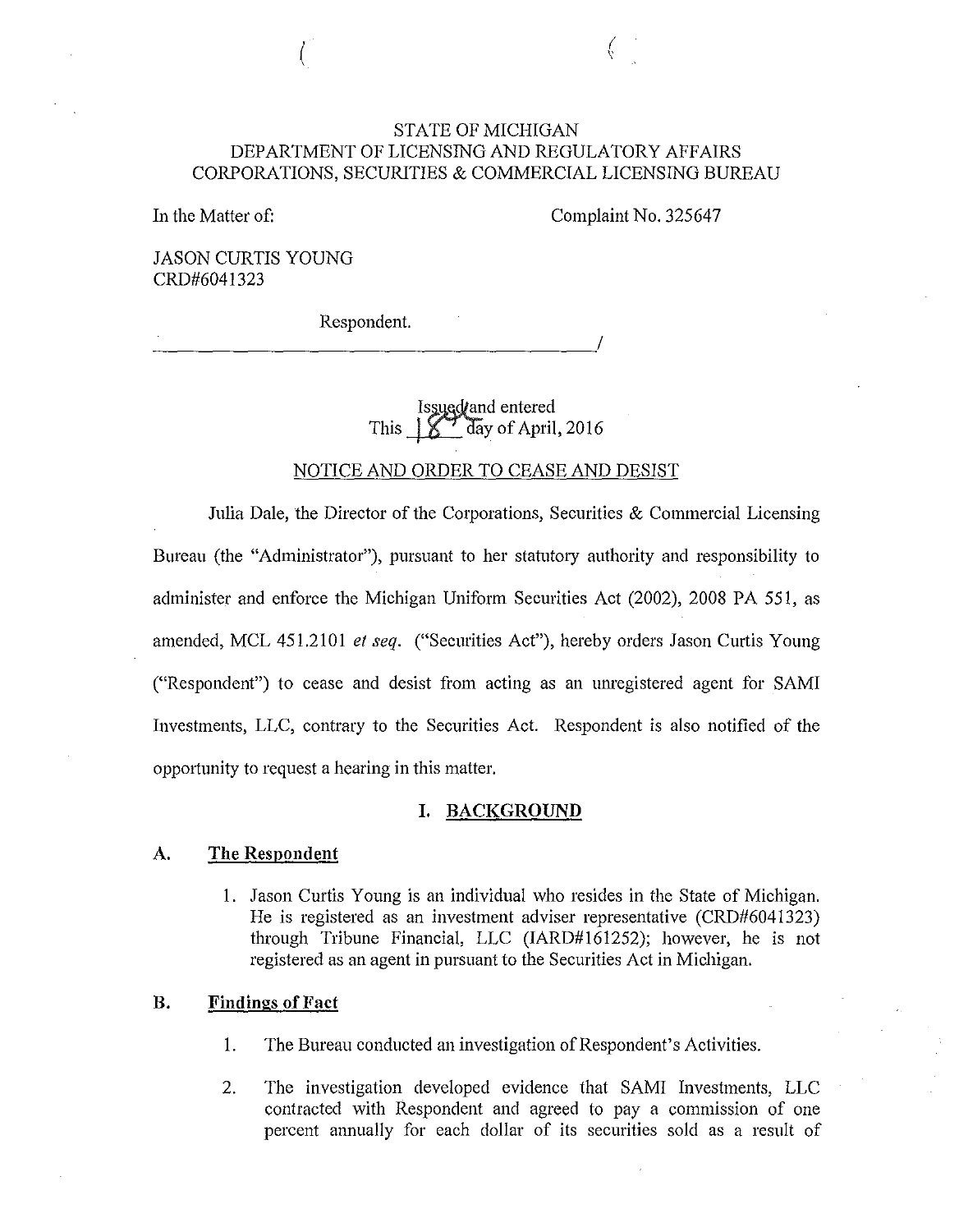Respondent's efforts, (See Exhibit 1, Notice & Order to Cease and Desist to SAMI Investments, LLC, CN 323701; Exhibit 2, Contract with SAMI Investments, LLC),

3. Respondent is not registered or exempt from registration as an agent pursuant to the Securities Act in Michigan.

#### **II. RELEVANT STATUTORY PROVISIONS**

 $($ 

1. Section 402(1) of the Securities Act, MCL 451.2402(1), states:

An individual shall not transact business in this state as an agent unless the individual is registered under this act as an agent or is exempt from registration as an agent under subsection (2).

2. Section 503(1) of the Securities Act, MCL 451.2503(1), states:

In a civil action or administrative proceeding under this act, a person claiming an exemption, exception, preemption, or exclusion has the burden to prove the applicability of the exemption, exception, preemption, or exclusion.

## **III. CONCLUSIONS OF LAW**

I. Respondent Jason Young acted as an agent for SAMI Investments, LLC in the offer and sale of securities without the benefit of registration or a properly-claimed exemption, in violation of section 402(1) of the Securities Act, MCL 451.2402(1).

#### **IV. ORDER**

IT IS THEREFORE ORDERED, pursuant to section 604 of the Securities Act, MCL 451.2604, that:

- A. Respondent shall immediately CEASE AND DESIST from acting as an unregistered agent, contrary to the Securities Act.
- B. Pursuant to section 604(2) of the Securities Act, this Notice and Order to Cease and Desist is IMMEDIATELY EFFECTIVE.
- C. In her Final Order, the Administrator, under section 604(4) of the Securities Act, MCL 451.2604(4), intends to impose a civil fine of \$10,000.00 against Respondent.

Notice & Order to Cease & Desist Jason Curtis Young (CN 325647)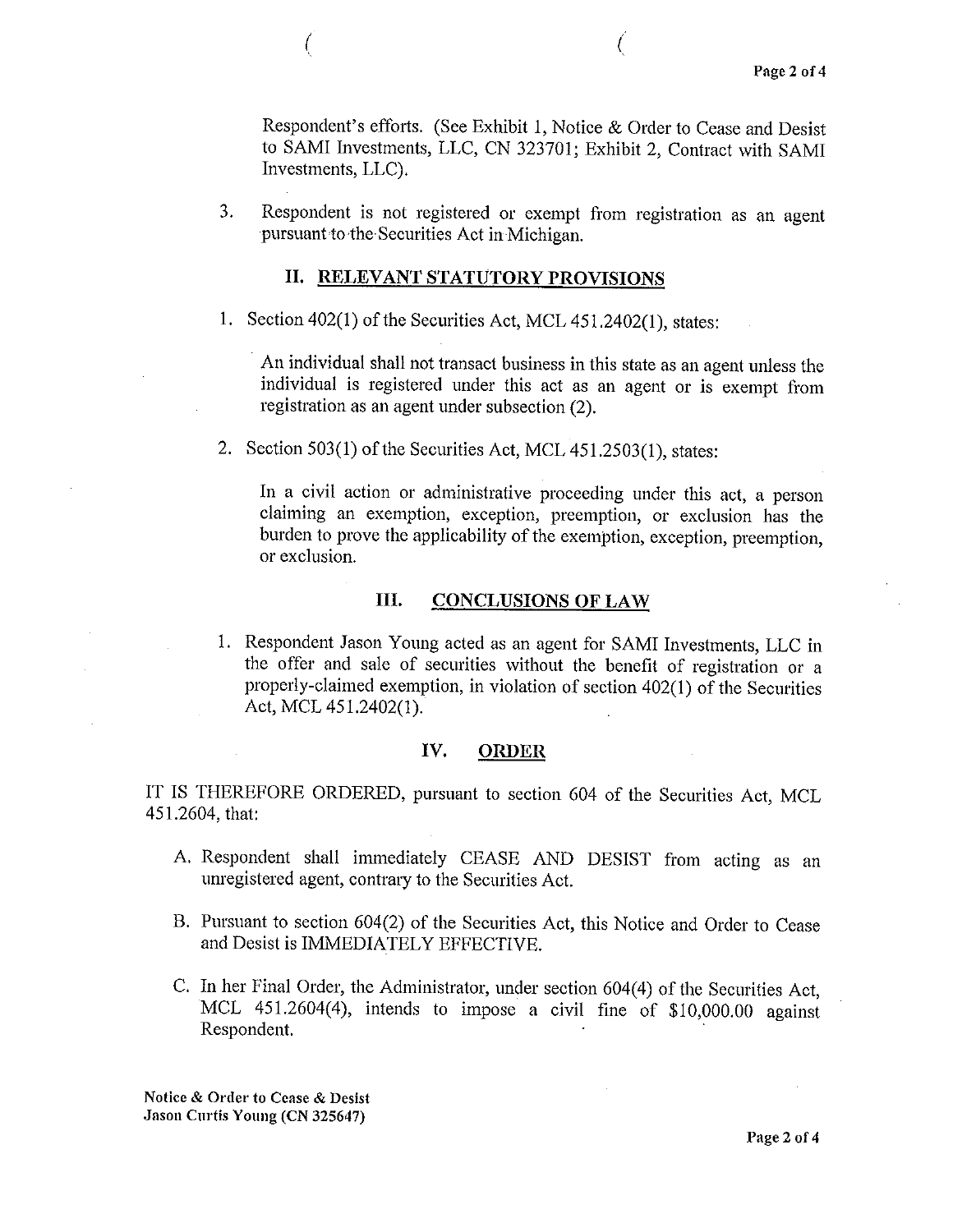D. Pursuant to section 508 of the Securities Act, MCL 451.2508, a person that willfully violates the Securities Act, or an order issued under the Securities Act, is guilty of a felony punishable by imprisonment for not more than IO years or a fine of not more than \$500,000.00 for each violation, or both. An individual convicted of violating a rule or order under this act may be fined, but shall not be  $\cdot$  imprisoned, if the individual did not have knowledge of the rule or order.

(as a contract of  $\overline{a}$ 

## V. NOTICE OF OPPORTUNITY FOR HEARING

Section 604 of the Securities Act, MCL 451.2604, provides that Respondent has 30 days beginning with the first day after the date of service of this Notice and Order to Cease and Desist to submit a written request to the Administrator asking that this matter be scheduled for a hearing. If the Administrator receives a written request in a timely manner, the Administrator shall schedule a hearing within 15 days after receipt of the request. The written request for a hearing must be addressed to:

> Corporations, Securities & Commercial Licensing Bureau Regulatory Compliance Division P.O. Box 30018 Lansing, MI 48909

### VI. ORDER FINAL ABSENT HEARING REQUEST

A. Under section 604 of the Securities Act, MCL 451.2604, the Respondent's failure to submit a written request for a hearing to the Administrator within 30 days after the service date of this NOTICE AND ORDER TO CEASE AND DESIST shall result in this order becoming a FINAL ORDER by operation of law. The FINAL ORDER includes the imposition of the fines cited described in section IV .C., and the fine amounts set forth below will become due and payable to the Administrator within sixty (60) days after the date this order becomes final:

> \$10,000.00 - Jason Curtis Young, under section 604 of the Securities Act, MCL 451.2604.

B. CIVIL FINE payments should be payable to the STATE OF MICHIGAN and contain identifying information (e.g., names and complaint numbers) and mailed to the following address:

> Corporations, Securities & Commercial Licensing Bureau Final Order Monitoring P.O. Box 30018 Lansing, MI 48909

Notice & Order to Cease & Desist Jason Curtis Young (CN 325647)